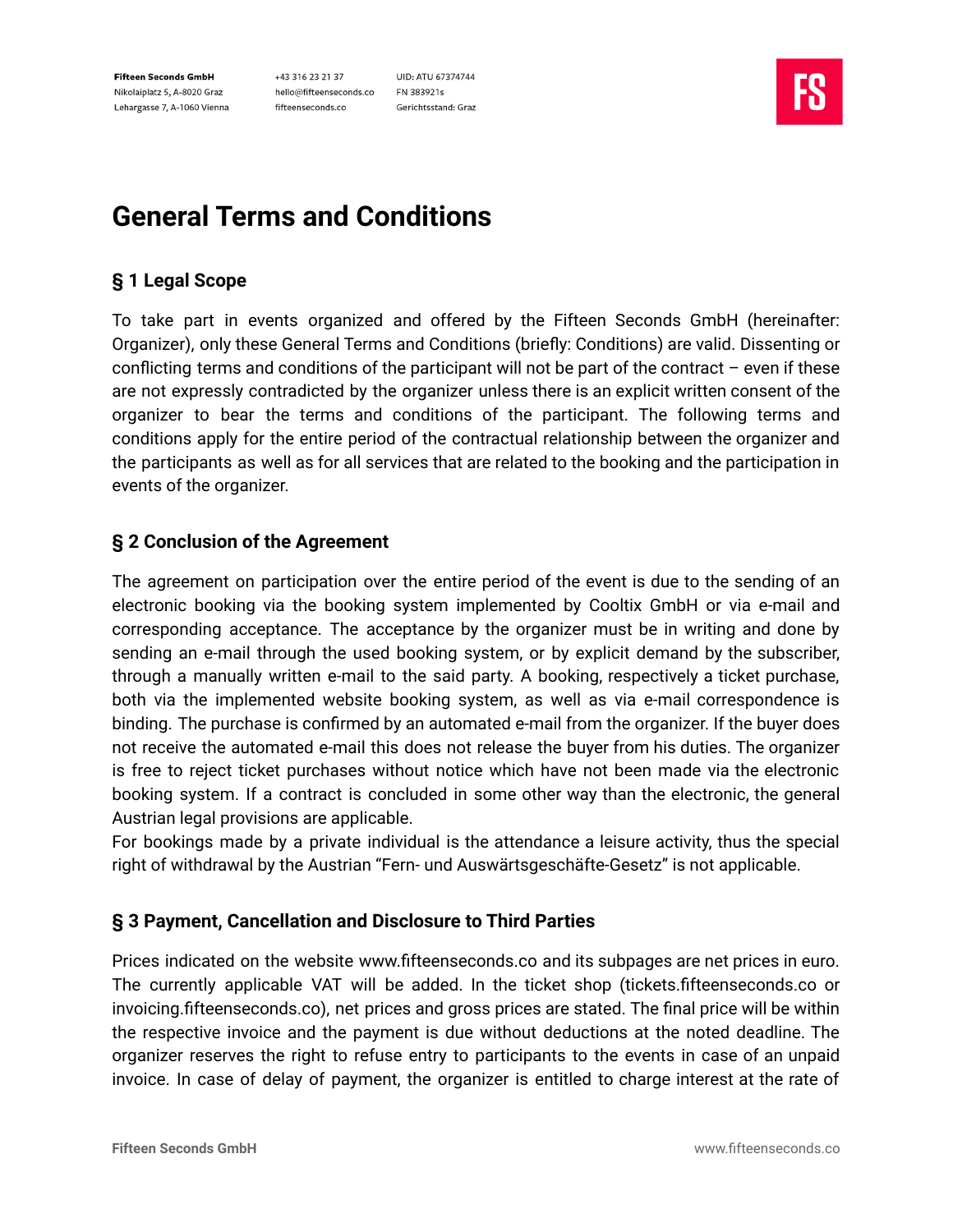+43 316 23 21 37 hello@fifteenseconds.co fifteenseconds.co

UID: ATU 67374744 FN 383921s Gerichtsstand: Graz



12% (in words: twelve percent) above the base rate without notice. A cancellation, respectively, a refund is according to § 2 not possible. A passing on of tickets to third parties is encouraged. However, the passing on of special tickets (e.g. Studenttickets, Startuptickets, etc) need written approval from the organizer. The data entered in course of the ticket purchase can be digitally altered until the set deadline. For a subsequent modification of the data, the organizer reserves the right to charge processing fees in the amount of 10  $\epsilon$  (in words: ten euros) per modification. A change or a transfer of the tickets on the day of the event is possible, however only after separate consultation with the organizer and a written agreement. The organizer reserves the right to change ticket prices individually and offer cooperation partners or similar third parties other prices than those officially communicated.

# **§ 4 Limitation of Liability**

In case of cancellation or postponement of the event due to unforeseen political or economic events beyond the control of the organizer, or force majeure, there is no right to a refund of the ticket price. The organizer will announce a cancellation or postponement of the event immediately by appropriate means via website, newsletter or social media. Further claims for damages, such as loss of earnings, pro-rata labor costs or travel and accommodation costs, are also expressly excluded.

The owed service of the organizer is limited to the organization of the event. The organizer is not liable for the quality of lectures and presentations and in particular not for the loss of lecturers as well as the schedule and content of the event. Furthermore, the organizer assumes no liability for the accuracy and completeness of the lectures and presentations (keynotes, panel, workshops and others) provided. The participants have no claim for certain program points and / or speakers. For damages, the organizer shall only be liable for gross negligence and / or willful misconduct. The organizer also is not liable for loss or damage of brought or acquired objects and excludes liability for personal injury. Any loss of profit is not replaced.

## **§ 5 Conditions Related to Covid-19**

The organizer will implement all rules and regulations issued to contain the spread of Covid-19 that are in force at the time of the event. In addition, the organizer reserves the right to impose further measures in the interest of the health of the participants. The organizer also notes that separate rules related to Covid-19 may apply to Side and Satellite Events, to which the attendant may gain entrance with their event ticket.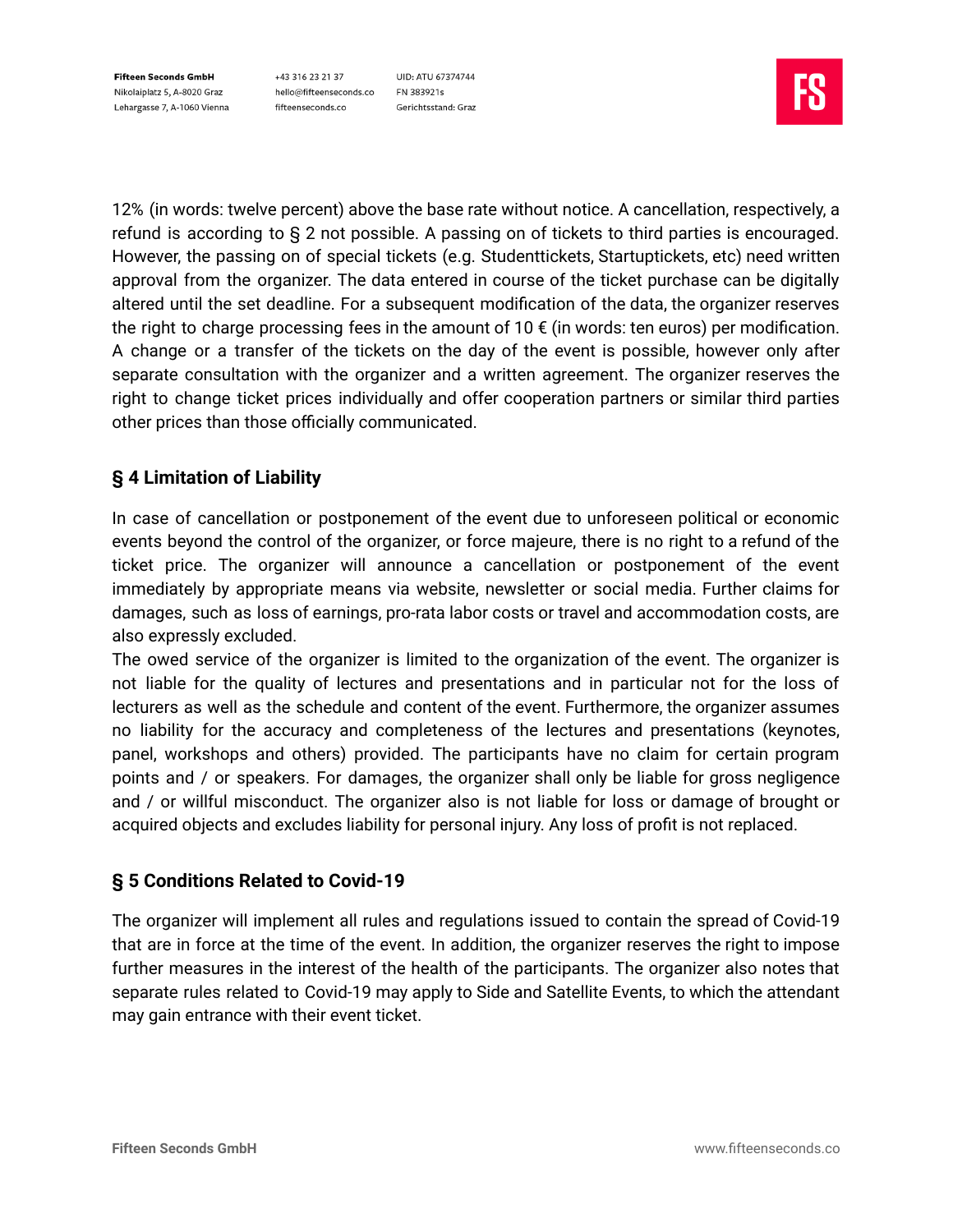+43 316 23 21 37 hello@fifteenseconds.co FN 383921s fifteenseconds.co

UID: ATU 67374744 Gerichtsstand: Graz



# **§ 6 Behavior at the Event**

If the participant has not received access to the event in the context of a partnership agreement with the organizer, an unusual active campaigning for himself or a third party is prohibited at the event. In any case unusual campaigning are all forms of advertising, which reserves the organizer its partners, such as the operation of an exhibition stand or distributing leaflets. Upon any violation of this behavior, the organizer is entitled to charge a penalty fee amounting to 5.000  $€$  (in words: five thousand euros) and to exclude the participant from the event. The participant is not entitled a reimbursement of costs or the ticket fees in this case. Further claims for damages of the organizer remain unaffected.

If the participant behaves unseemly, illegally or even damaging to the organizer at the event, the organizer is also entitled to exclude the participant from the event. The participant is not entitled to any reimbursement of costs or ticket fees in this case. The organizer leaves the right to additional compensation claims to be asserted.

# **§ 7 Copyrights**

Unauthorized copying, processing or other use of the published data by the organizer is allowed only with the written consent of the organizer. Any further processing, copying, distribution or publication constitutes a breach of copyright.

# **§ 8 Changes**

The organizer reserves the right to change the program, the speakers, the location and all other organizational agendas, even at short notice.

## **§ 9 Special Ticket Categories**

#### **Youth Pass**

A Youth Pass can only be purchased if the person will be under 24 years at the time of the event. In addition, a certified photo ID is mandatory and needs to be shown before and during the event. Participants with an invalid or non-existent photo ID during the admission control must pay for a regular ticket with the current fees. If the participant can not pay the remaining fee the organizer reserves the right to refuse admission to the event and still charge the normal ticket fee (ticket fee at the time of the event without deduction) later on. Youth Pass holders attend the event in any case as private individuals, thus § 2 is certainly applicable for them as well.